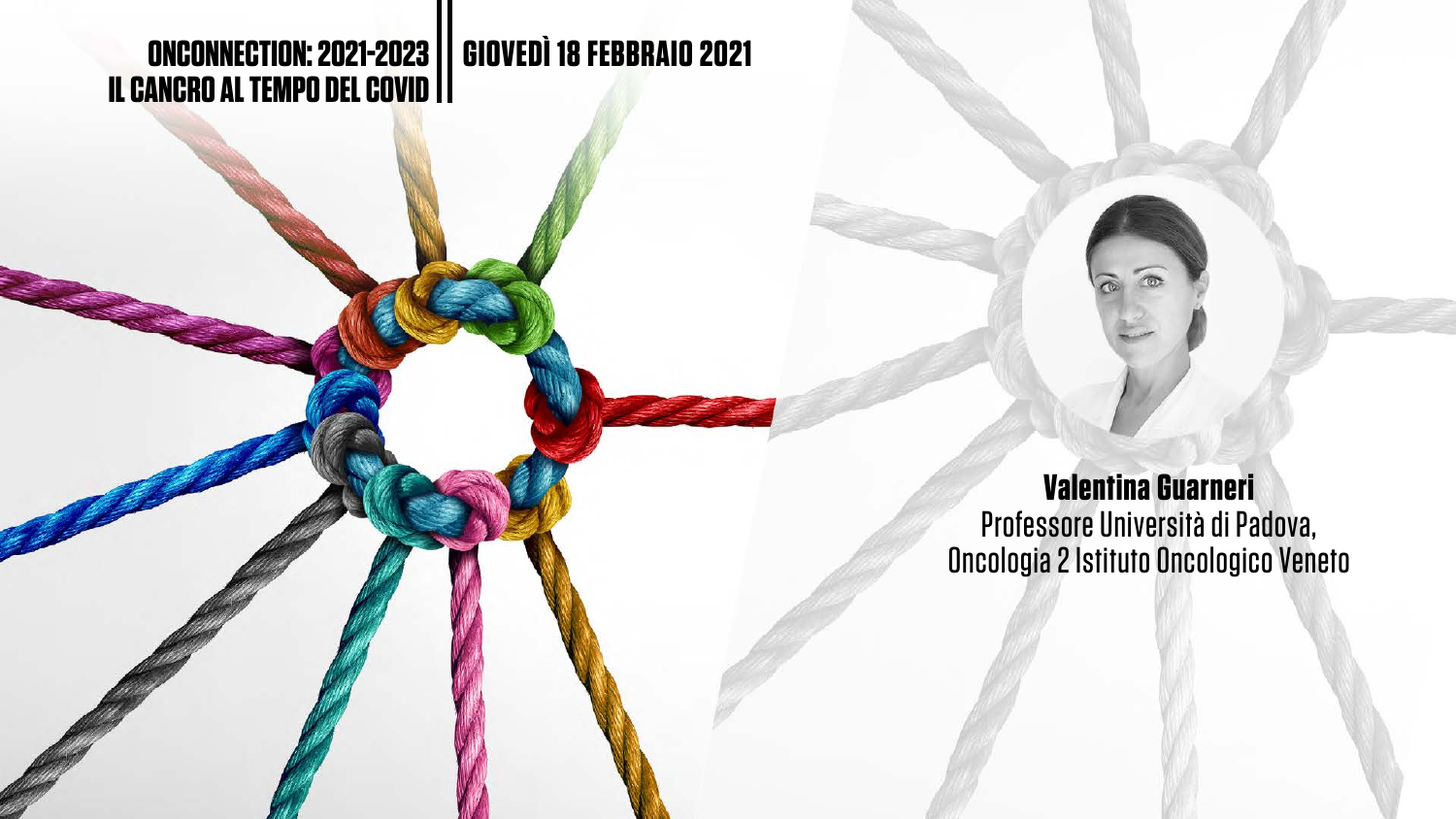European Journal of Cancer xxx (xxxx) xxx



Original Research

Epidemiology and clinical course of SARS-CoV-2 infection in patients with cancer in the Veneto Oncology Network: The ROVID study

Valentina Guarneri<sup>a,b</sup>, Franco Bassan<sup>c</sup>, Vittorina Zagonel<sup>d</sup>, Michele Milella<sup>e</sup>, Marta Zaninelli<sup>f</sup>, Anna M. Cattelan<sup>g</sup>, Andrea Vianello<sup>h</sup>, Stefania Gori<sup>i</sup>, Giuseppe Aprile<sup>j</sup>, Giuseppe Azzarello<sup>k</sup>, Rita Chiari<sup>1</sup>, Adolfo Favaretto<sup>m</sup>, Cristina Oliani<sup>n</sup>, Annamaria Scola<sup>o</sup>, Davide Pastorelli<sup>p</sup>, Marta Mandarà<sup>q</sup>, Fable Zustovich<sup>r</sup>, Daniele Bernardi<sup>s</sup>, Vanna Chiarion-Sileni<sup>t</sup>, Paolo Morandi<sup>u</sup>, Silvia Toso<sup>v</sup>, Elisabetta Di Liso<sup>a</sup>, Stamatia Ziampiri<sup>c</sup>, Mario Caccese<sup>d</sup>, Ilaria Zampiva<sup>e</sup>, Oliviero Puccetti<sup>e</sup>, Michele Celestino<sup>a</sup>, Maria V. Dieci<sup>a,b</sup>, PierFranco Conte<sup>a,b,\*</sup> on behalf of the Veneto **Oncology Network** 

**Valentina Guarneri,** Professore Università di Padova, Oncologia 2 Istituto Oncologico Veneto

### **ARTICLE IN PRESS**

EJC11765\_proof = 16 February 2021 = 1/8

Available online at www.sciencedirect.com

### **ScienceDirect**



journal homepage: www.ejcancer.com



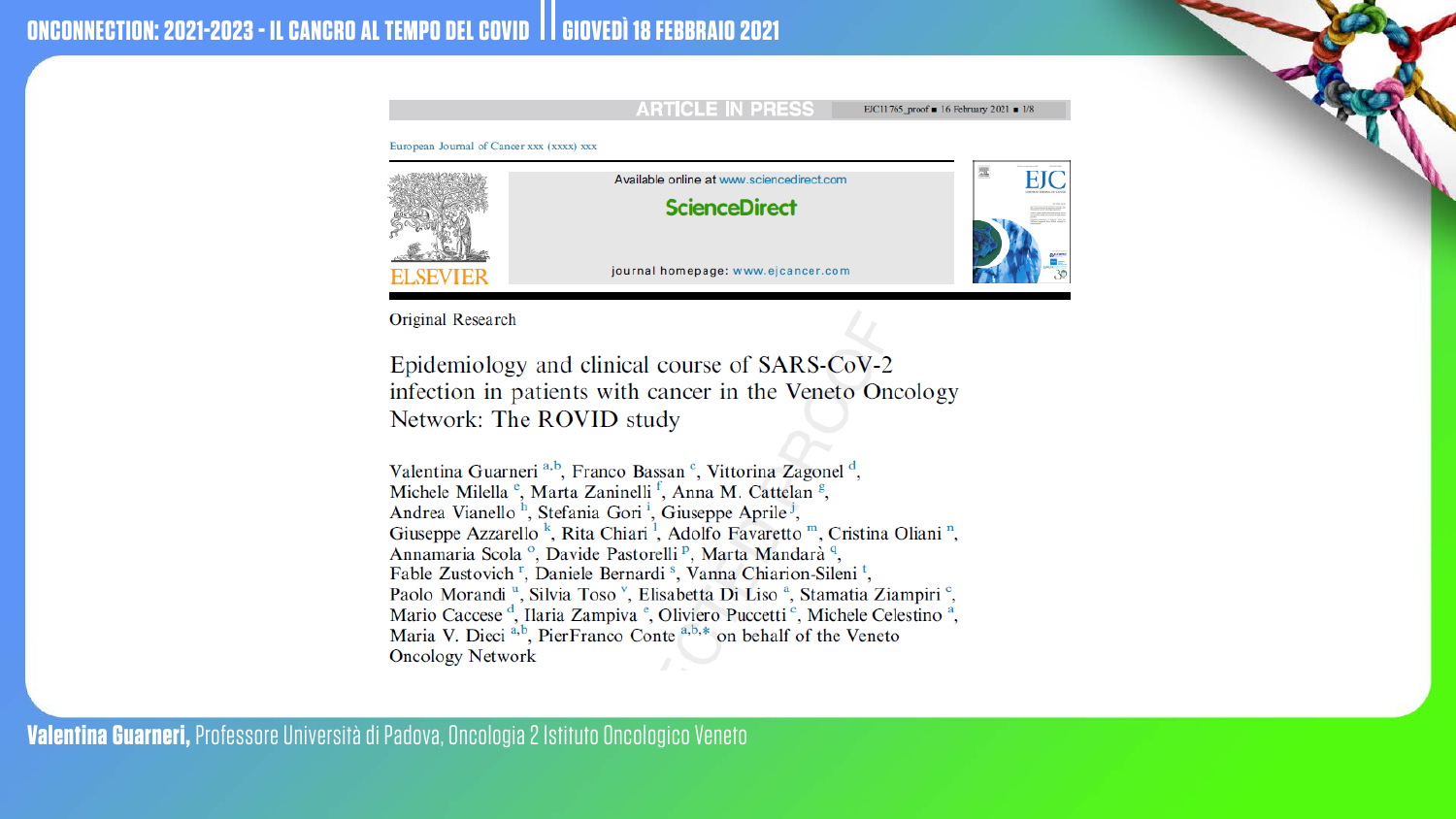

**Minimizing the risk of infection in cancer patients and Staff**

**Epidemiology and clinical course of SARS-CoV-2 infection in cancer patients in the Veneto Oncology Network: The ROVID Study**

- **26 participating centers under the coordination of the ROV**
- **Observational study.**
- **Supported by a grant of Fondazione CARIPARO**

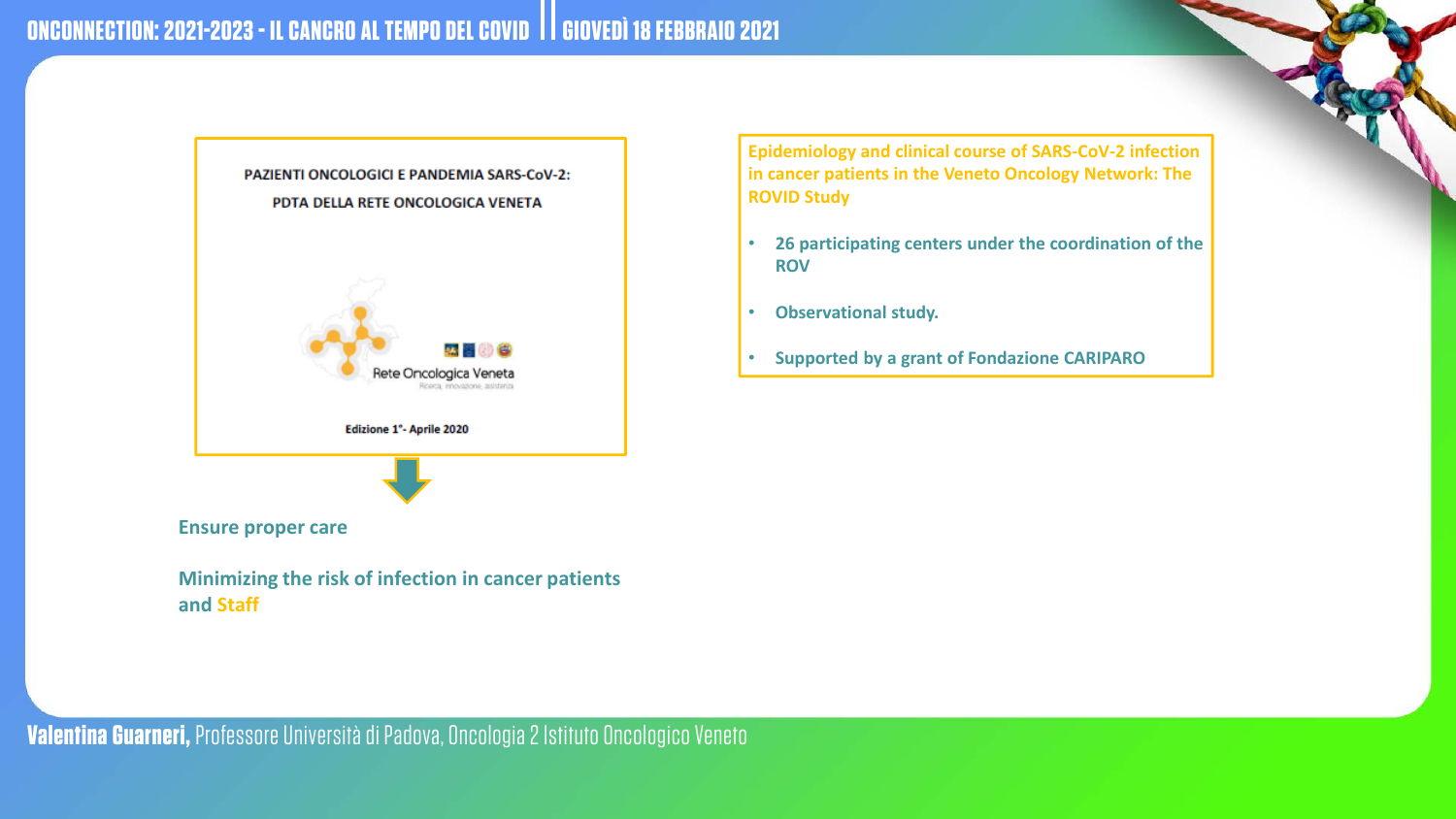## **The ROVID Study: Results Total patients (N): 170**

|                                 | N(%)     |
|---------------------------------|----------|
| <b>With symptoms</b>            | 131 (78) |
| <b>Asymptomatics</b>            | 32(19)   |
| <b>By radiological findings</b> | 5(3)     |
|                                 |          |
|                                 |          |
| <b>Type of contact</b>          | N(%)     |
| <b>In-hospital</b>              | 41 (24)  |
| <b>Extra-hospital</b>           | 44 (26)  |
| Unknown                         | 85 (50)  |

| <b>Hospitalization</b>    | N(%      |
|---------------------------|----------|
| <b>Yes</b>                | 132 (77) |
| Yes – Intensive care unit | 10(6)    |
| No                        | 38(23)   |



| <b>Active anticancer therapy</b> | N(%)      |
|----------------------------------|-----------|
| Yes                              | 89 (52.4) |
| <b>Yes – Curative intent</b>     | 22(24.7)  |
| <b>Yes - Palliative intent</b>   | 67 (75.3) |
| <b>No</b>                        | 81 (47.6) |

**Treatment discontinuation rate because of SARS-CoV-2 infection: 68%**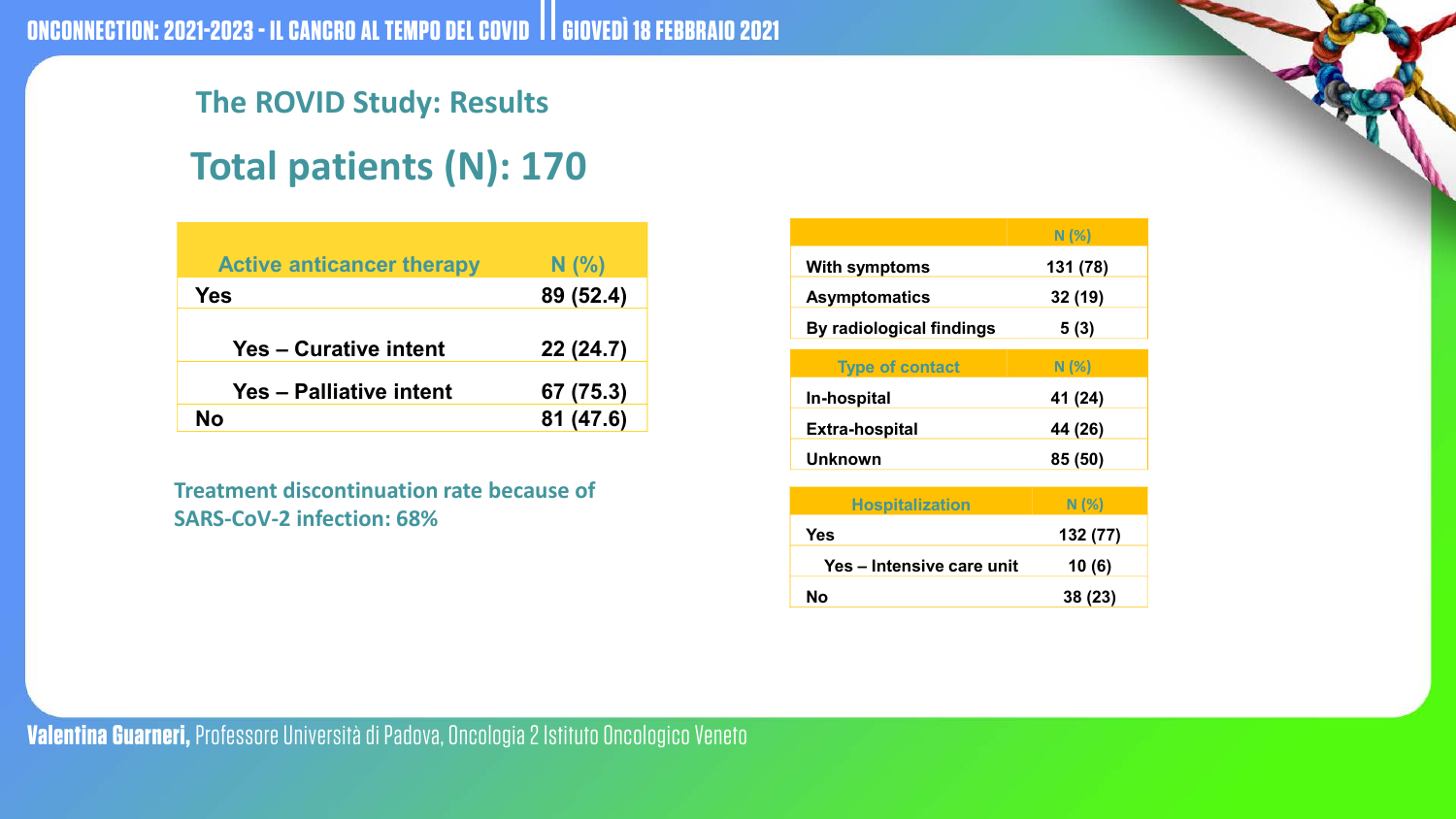| fection       | N(%)     |  |
|---------------|----------|--|
| gative<br>ab) | 103 (77) |  |
|               | 57 (33)  |  |
| <b>COV-2</b>  | 29 (17)  |  |

|       | OR    | 95% CI       | p value |
|-------|-------|--------------|---------|
|       | 4.286 | 2.001-9.183  | $0.001$ |
|       | 1.030 | 1.003-1.057  | 0.030   |
|       | 2.005 | 1.047-3.839  | 0.036   |
|       | 5.956 | 2.959-11.989 | 0.001   |
|       | 6.006 | 2.793-12.915 | 0.001   |
|       | 4.290 | 1.573-11.700 | 0.004   |
|       | 9.061 | 1.856-44.236 | 0.006   |
| s <7) | 7.669 | 3.097-18.990 | 0.001   |
|       | 2.770 | 1.306-5.876  | 0.008   |



**AGE (per 1 year increment) 1.030 1.003-1.057 0.030**

**2 or MORE COMORBIDITIES (vs 0-1) 2.005 1.047-3.839 0.036**

**DYSPNOEA (yes vs no) 5.956 2.959-11.989 0.001**

**CLINICAL PHENOTYPE (>/= 3 vs 1-2) 6.006 2.793-12.915 0.001**

**HOSPITALIZATION (yes vs no) 4.290 1.573-11.700 0.004**

**ICU ADMISSION** (yes vs no)

**NEUTROPHILS/LYMPHOCYTES RATIO (>/=7 vs** 

**TROMBOCYTOPENIA (<150.000 vs >/= 150.000) 2.770 1.306-5.876 0.008**

**Smoking status, Hypertension, Treatment setting, Presence of Lung Metastasis and Chemoterapy were not associated with increased risk of death.**

### **RESULTS: association between clinical-laboratory factors with the risk of death**

### **Resolution of in**

**Yes** (two consecutive neg **nasopharyngeal** swa

**No - Death 57 (33)**

**Death for SARS-C** 

**ECOG PS** ( $>=$ /2 vs 0-1)